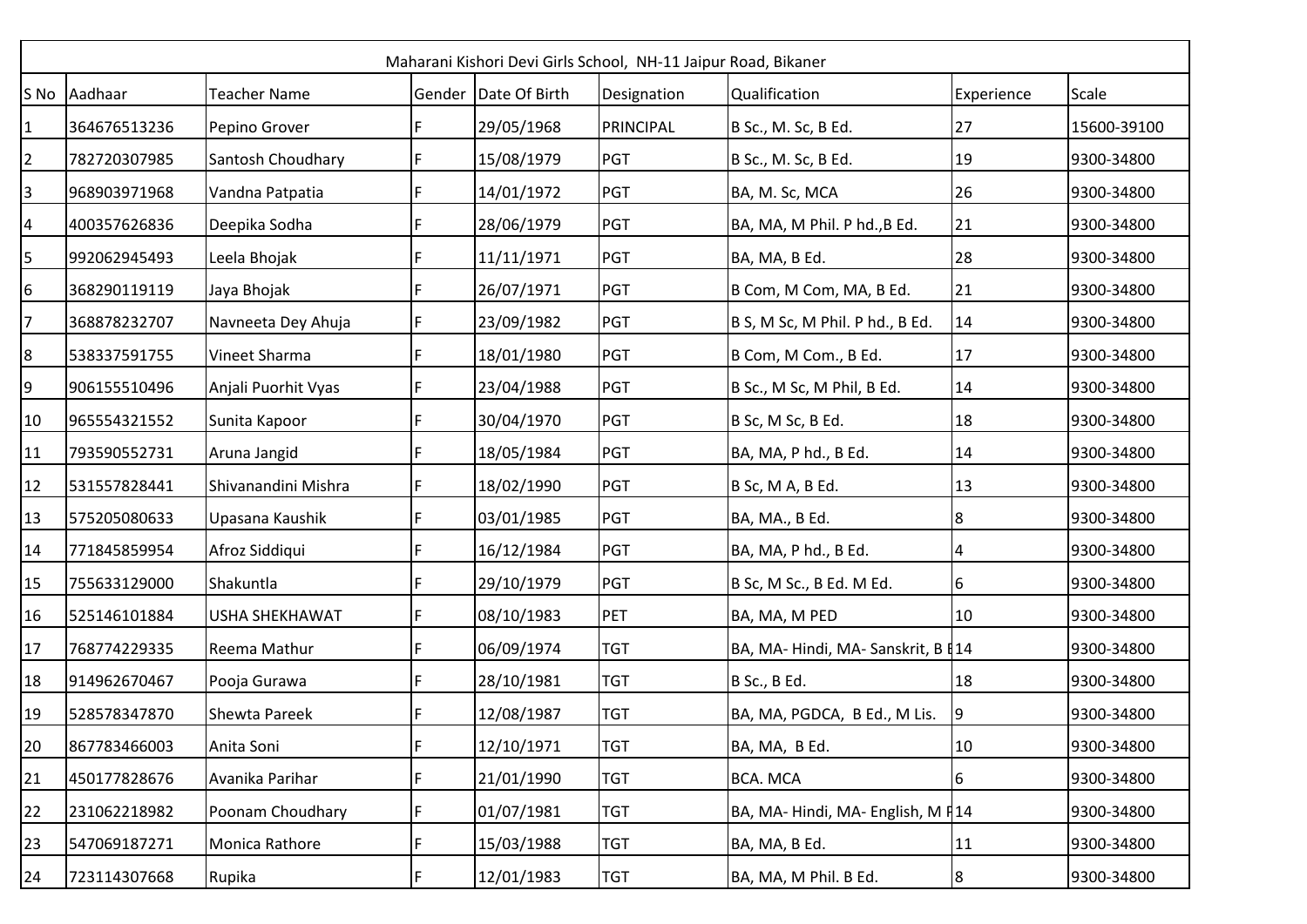| 276640540630 | Gemini Harsh           | F | 28/06/1985 | <b>TGT</b> | B Sc. M Sc., B Ed.       | 8              | 9300-34800                              |
|--------------|------------------------|---|------------|------------|--------------------------|----------------|-----------------------------------------|
| 374374618181 | Khushboo Malwan        | F | 18/09/1984 | <b>TGT</b> |                          |                | 9300-34800                              |
| 464610228789 | Dimple Taneja          | F | 28/01/1973 | <b>TGT</b> | B Sc, M Sc., B Ed.       | 17             | 9300-34800                              |
| 809700749461 | Poonam Khangarot       |   | 14/07/1990 | <b>TGT</b> | BA, MA., B Ed.           | 6              | 9300-34800                              |
| 327350558387 | <b>Tulsi Choudhary</b> | F | 30/08/1982 | <b>TGT</b> | BA, MA., B Ed.           | 4              | 9300-34800                              |
| 415543562336 | <b>HARSHA AGARWAL</b>  | F | 29/09/1992 | <b>TGT</b> | B Sc., M Sc., B Ed       | 11             | 9300-34800                              |
| 380169830635 | Jhalak Agarwal         | F | 01/09/1985 | <b>TGT</b> | B Sc, M A., B Ed.        |                | 9300-34800                              |
| 691195185750 | Geeta Sharma           |   | 07/12/1969 | <b>TGT</b> | B Sc, MA, B Ed.          | 21             | 9300-34800                              |
| 252196773144 | Nidhi Rajwanshi        | F | 29/07/1979 | <b>TGT</b> | BA, MA, B Ed.            | 16             | 9300-34800                              |
| 502412560800 | Jyoti Karwasra         | F | 23/09/1980 | <b>TGT</b> | BA. MA. B Ed. NTT        | 11             | 9300-34800                              |
| 372356187415 | Shakun Sharma          | F | 11/11/1990 | <b>TGT</b> | BA, MA., B Ed.           | 3              | 9300-34800                              |
| 209189053274 | <b>AYESHA QUADRI</b>   |   | 20/09/1996 | <b>TGT</b> | MA, M Com., B Ed.        | 3              | 9300-34800                              |
| 835614378911 | Rajeshwari Singh       | F | 27/12/1988 | <b>TGT</b> | B Sc., B Ed.             |                | 9300-34800                              |
| 689444638013 | Surbhi Choudhary       | F | 13/01/1995 | <b>TGT</b> | MA, B Ed.                |                | 9300-34800                              |
| 422347064401 | Madhu Mathur           | F | 10/07/1984 | <b>TGT</b> | M Sc                     |                | 9300-34800                              |
| 732927933599 | Shiksha Soni           |   | 05/01/1997 | <b>TGT</b> | B Sc, M Sc, B Ed.        | 0              | 9300-34800                              |
| 529711961182 | Shan Siddiqui          | F | 28/10/1994 | <b>TGT</b> | BA, MA, B Ed.            | 2              | 9300-34800                              |
| 733274062676 | Neha Sharma            | F | 10/09/1996 | <b>TGT</b> | BA, MA                   | 2              | 9300-34800                              |
| 552524803684 | Mamta Gahlot           | F | 15/06/1985 | <b>TGT</b> | BA, MA, B Ed.            | 0              | 9300-34800                              |
| 339201015093 | Pragati Chaturvedi     |   | 03/08/1995 | <b>TGT</b> | B Sc, M Sc, B Ed.        | 0              | 9300-34800                              |
| 935618533961 | Neha Sharma            | F | 18/09/1988 | Counsellor | B Sc, M Sc, P hd.        | 2              | 9300-34800                              |
| 593273507972 | Anjali Purohit         | F | 24/11/1997 | PTI        | BABPEd.                  | $\overline{2}$ | 9300-34800                              |
| 900334528432 | <b>Ritu Dheer</b>      | F | 28/01/1972 | HM         | B Com, M Com. B Ed., MBA | 22             | 9300-34800                              |
| 285732859039 | Vartika Goswami        | F | 06/02/1976 | PRT        | BA, MA, B Ed. M Ed.      | 23             | 9300-34200                              |
| 796912025627 | Anu Ghogia             | F | 05/09/1972 | <b>PRT</b> | B Sc, M Sc, B Ed.        | 19             | 9300-34800                              |
| 575446345481 | Kiran Deep Kaur        | F | 20/09/1976 | PRT        | B Sc, MA. B Ed.          |                | 9300-34800                              |
|              |                        |   |            |            |                          |                | B Sc, M Sc., MCA, A Level, O Lev7<br>19 |